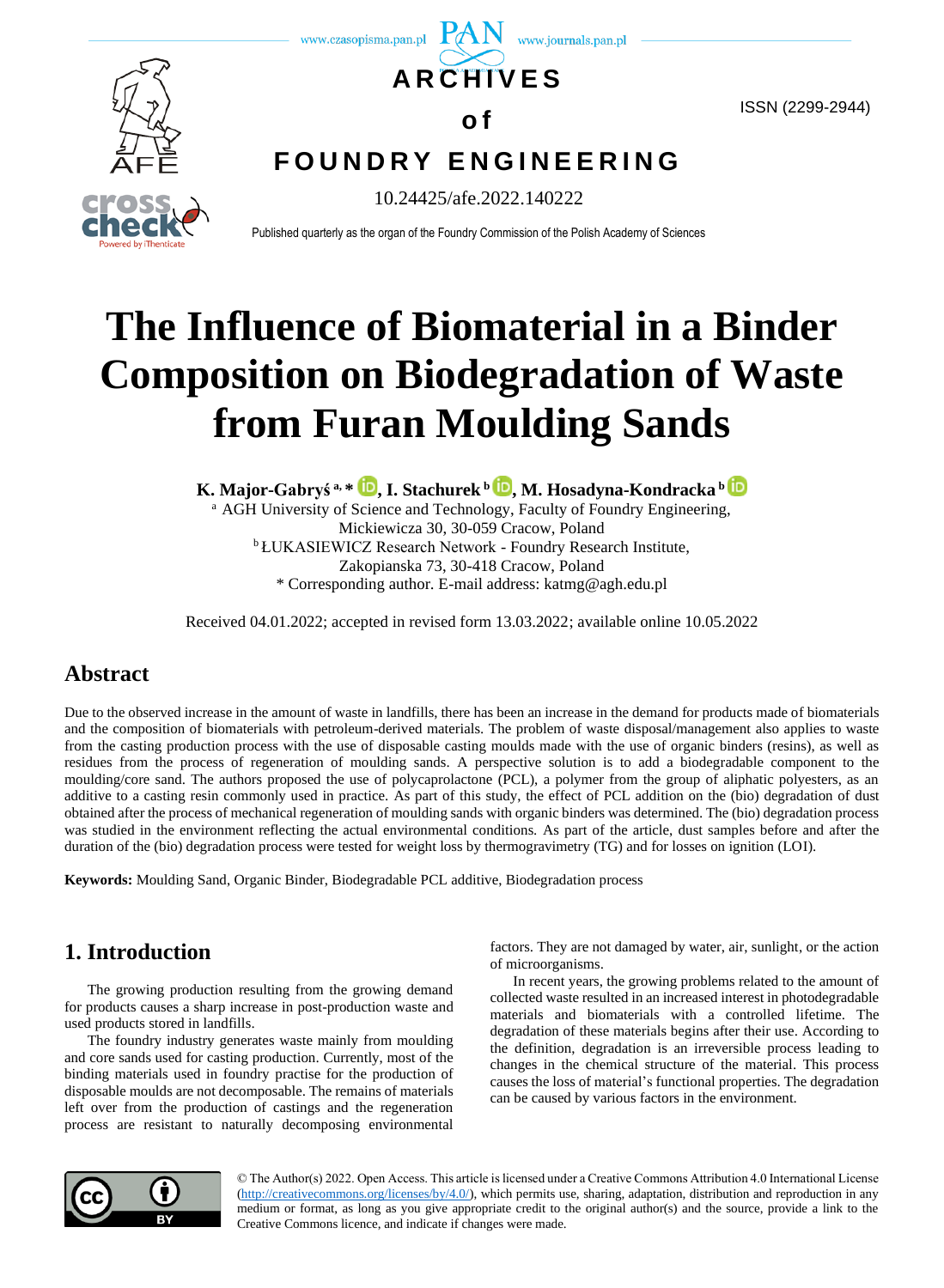- ➢ Abiotic degradation degradation due to electromagnetic radiation, mechanical forces, heat or active chemical compounds.
- ➢ Biotic degradation degradation caused by the action of biological factors which are mainly enzymes produced by various microorganisms such as bacteria or fungi. This type of degradation is called biodegradation or biological degradation.

There is specific biodegradability and total biodegradability of materials. Specific biodegradability is the potential of a material to biodegrade. It is determined on the basis of appropriate laboratory tests carried out under strictly defined, controlled conditions. Total biodegradability is the total degradation of a material by microorganisms. The process takes place in the presence of oxygen to CO2, H2O and mineral salts with the formation of new biomass (aerobic biodegradation) or under anaerobic conditions to CO2, CH4, inorganic salts and biomass (anaerobic biodegradation, biomethanization) [1-4]. Therefore, the current direction of research and development is the possibility of obtaining biodegradable, environmentally friendly materials [3]. It is consistent with one of the priorities of the European Community policy which is the conception of sustainable development.

The trend is also observed in foundry technologies development [5-9].

The author's idea [9-10] is the use of biodegradable additives to the binders to improve moulding sands properties and it seems to be a solution that will be of interest. It consists in modernizing a well-known and widely used technology without the need to change the production profile and it may solve the problem of the environmental impact of used but thermally undegraded moulding / core sand [11-15].

Literature data [16-17] proves the possibility of using biomaterials as additives for petroleum-derived materials to increase their biodegradability.

There are numerous methods to determine the degree of degradation and biodegradation. Their main target is to determine the time of the decomposition process and the type and quantity of formed products. Fig. 1 shows the classification of test methods for the biodegradation process [4].

As part of this study, the effect of PCL addition on the (bio) degradation of dust obtained after the process of mechanical regeneration of moulding sands with organic binders was determined. Dust samples before and after the duration of the (bio) degradation process were tested for weight loss by thermogravimetry (TG) and for loss on ignition (LOI).



Fig. 1. Test methods for the biodegradation process [4, 18]

## **2. Research Methodology**

The following materials were selected as components for the new binders.

- ➢ Furan resin, without nitrogen and the free formaldehyde in the range of 0.05 - 0.15 %; the amount of furfuryl alcohol 78  $\%$ .
- Hardener an aqueous solution of paratoluenesulfonic acid.
- ➢ Polycaprolactone (PCL) a biodegradable additive and plasticizer; a biodegradable polymer in solid form with an end of the hydroxyl group. PCL was dissolved in furan resin without the need of using an additional solvent.

As part of this work, samples from two different moulding sands were subjected to the biodegradation tests. The samples were dusts obtained after mechanical regeneration of no-bake moulding sands with furfuryl resin with and without biodegradable additive. The background and the composition of the furan moulding mixtures are presented in Table 1.

#### Table 1.

Dust samples tested in biodegradation tests.

| Sample<br>no.  | Sample background                         |                     |                                        |                                                           |  |
|----------------|-------------------------------------------|---------------------|----------------------------------------|-----------------------------------------------------------|--|
|                |                                           |                     |                                        | Moulding sand's composition                               |  |
|                | after initial regeneration                | Moulding sand no. 1 | silica sand<br>furan resin<br>hardener | $100$ p.b.w.<br>$1.1$ p.b.w.<br>$0.55$ p.b.w.             |  |
| $\mathfrak{D}$ | after mechanical regeneration: 5 minutes  |                     |                                        |                                                           |  |
|                | after mechanical regeneration: 10 minutes |                     |                                        |                                                           |  |
|                | after mechanical regeneration: 15 minutes |                     |                                        |                                                           |  |
|                | after initial regeneration                | Moulding sand no. 2 | silica sand                            | $100$ p.b.w.                                              |  |
|                | after mechanical regeneration: 5 minutes  |                     | furan resin                            | 1.045 p.b.w. (95% of binder)                              |  |
|                | after mechanical regeneration: 10 minutes |                     | <b>PCL</b><br>hardener                 | $0.055$ p.b.w. $(5\% \text{ of binder})$<br>$0.55$ p.b.w. |  |
|                | after mechanical regeneration: 15 minutes |                     |                                        |                                                           |  |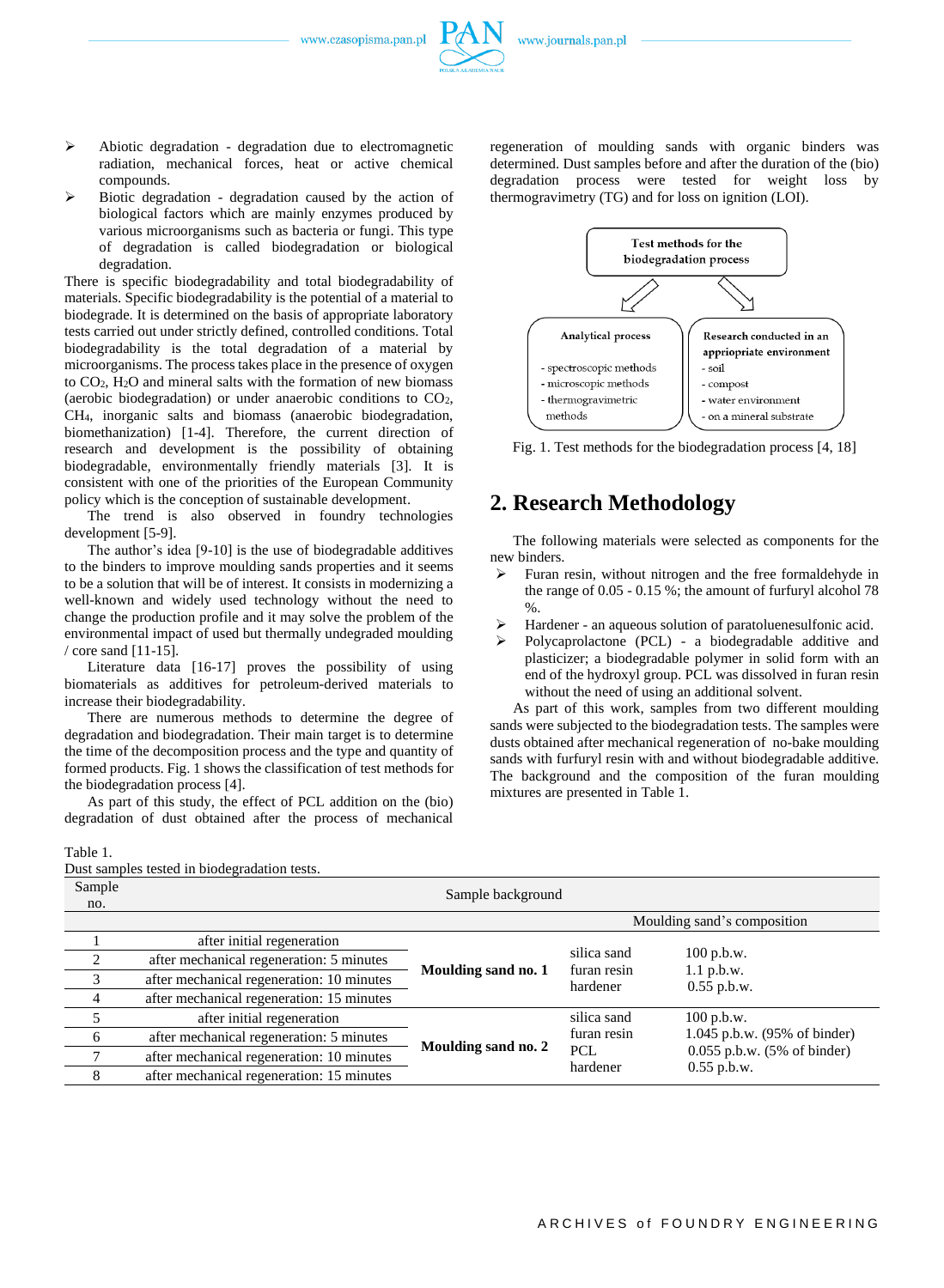

regeneration, the regeneration process was carried out for 5, 10 and 15 minutes. The obtained reclaims were dedusted in a cascade classifier (samples no. 2-4 & 6-8 were taken) [19].

The first stage of presented research was studying the degree of biodegradation of tested dust samples. The tests were carried out in the natural environment which was water from the Vistula River taken in the Kościuszko barrage in Krakow. The water was collected on 07/06/2020 by the employees of WATERWORKS Kraków and it was a cloudy solution. 100 ml of water was added to each polypropylene vessel with 3 g sample of tested dust. The closed vessels were stored at ambient temperature for 3 months. After biodegradation process, the samples were drained and dried to constant weight in a laboratory dryer. The weight loss was calculated according to equation 1:

$$
\Delta m = \frac{m_p - m_{sp}}{m_p} \cdot 100, \% \tag{1}
$$

where:

*Δm* – percentage of weight loss, %,  $m_p$  – starting weight, g, *msp* – mass of solid residue, g.

The next stage of own research was thermogravimetry (TG) tests. The aim of the research was primarily to determine the percentage of weight loss (TWL - the total weight loss), including the assessment of the impact of the biodegradation process on its size. TG measurements were carried out using a STA 449 F3 Jupiter® thermal analyzer from Netzsch. Measurement of the mass change TG (mg) as a function of temperature was determined with the Netzsch Proteus Thermal Analysis 6.1.0 software. The measurement consisted in placing the crucible with the specified mass of the sample in the sample carrier (weighing pan), which is surrounded by an electric heater. This position of the carrier allows the sample to be slowly heated and thus evenly transported heat to the inside of the tested material. Changes in sample weight are transferred with a balance rod and measured with a sensor. The result of the measurement is the total mass value which is the sum of the mass of the sample, the crucible and the support. The tests were carried out in the temperature range of 25-600°C.

The study also carried out tests aimed at determining the ignition losses (LOI) of dust samples before and after the biodegradation process. A weight of about 1 g of the sample was placed in a calcined porcelain crucible, and then the pot with the sample was calcined at the temperature of 900°C for 2 h.

# **3. Results of examinations and discussion**

#### **3.1. Results of the biodegradation tests**

At the first stage of the research, the residues of the binding material in the form of post-regeneration dust were subjected to biodegradability tests. The residues were separated from the matrix grains. 8 samples of post-regeneration dust from moulding sands with and without additive in the binder composition were tested. Samples of the material (dust) obtained from the moulding sands before the process of mechanical regeneration and after 5-, 10- and 15-minute cycles of mechanical regeneration were tested. Fig. 2 shows the percentage weight loss determined after the biodegradation process [20]. In the case of samples  $1 - 4$  a slight weight loss was noted, amounting to approx. 3%. Greater weight loss of up to 9% was recorded for samples 5 to 8, i.e. dust samples after the regeneration process of moulding sand with furan resin and the addition of biomaterial [20].



Fig. 2. Percentage loss of weight and residue materials after the biodegradation process [20]

The research proved the greater weight loss of the samples with the addition of the biomaterial [20].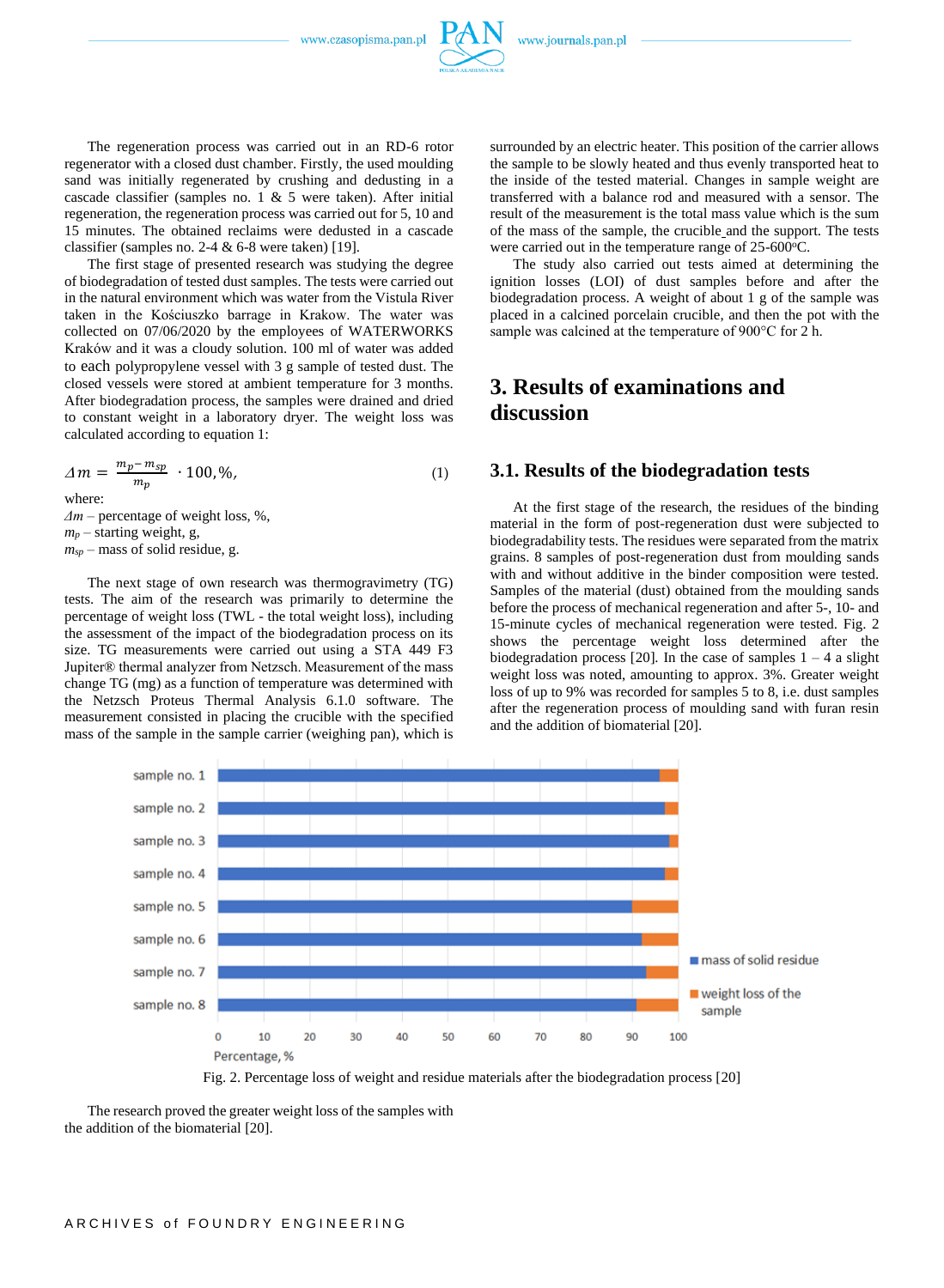

#### **3.2. Results of the thermogravimetric analysis**

The aim of the thermogravimetric analysis was primarily the determination of the percentage of weight loss, including the assessment of the impact of the biodegradation process on its size. Figures 3-10 show exemplary TG/DTG curves of tested samples taking from the material before biodegradation process. The analysis of the process of degradation of dust samples after the mechanical regeneration of standard moulding sands (samples of moulding sand no. 1) and dust samples after the sand regeneration process with the addition of a biodegradable component (samples of moulding sand no. 2) showed that the decomposition process begins at a temperature of approximately 80°C and has three stages.



Fig. 3. TG / DTG curve measured for sample no. 1 Fig. 4. TG / DTG curves measured for sample no. 2





Fig. 7. TG / DTG curves measured for sample no. 5 Fig. 8. TG / DTG curves measured for sample no. 6

The first stage ends at a temperature of about 160°C - 180°C, in which the weight loss was 1% and was mainly related to the evaporation of water. The second stage ends at a temperature of about 420°C, in which the recorded weight loss amounted to: for sample 1 -M1 Dust after initial regeneration 1.89%; for sample 2 - MS1 Reg 5 min 1.44 %; for sample 3 - MS1 Reg 10 min 1.14 %; for sample 4 - MS1 Reg 15 min 0.96%. On the other hand, for the MS2 series samples, the recorded weight loss amounted to 5 - MS2 Dust after initial regeneration 2.01%; for sample 6 - MS2 Reg 5 min 1.53%; for sample 7 - MS2 Reg 10 min 1.11%; for sample 8 - MS2 Reg 15 min 0.74%. The test was completed at a temperature of 600°C, after which the total weight loss was determined, the results are summarized in Table 2.





Fig. 5. TG / DTG curves measured for sample no. 3 Fig. 6. TG / DTG curves measured for sample no. 4



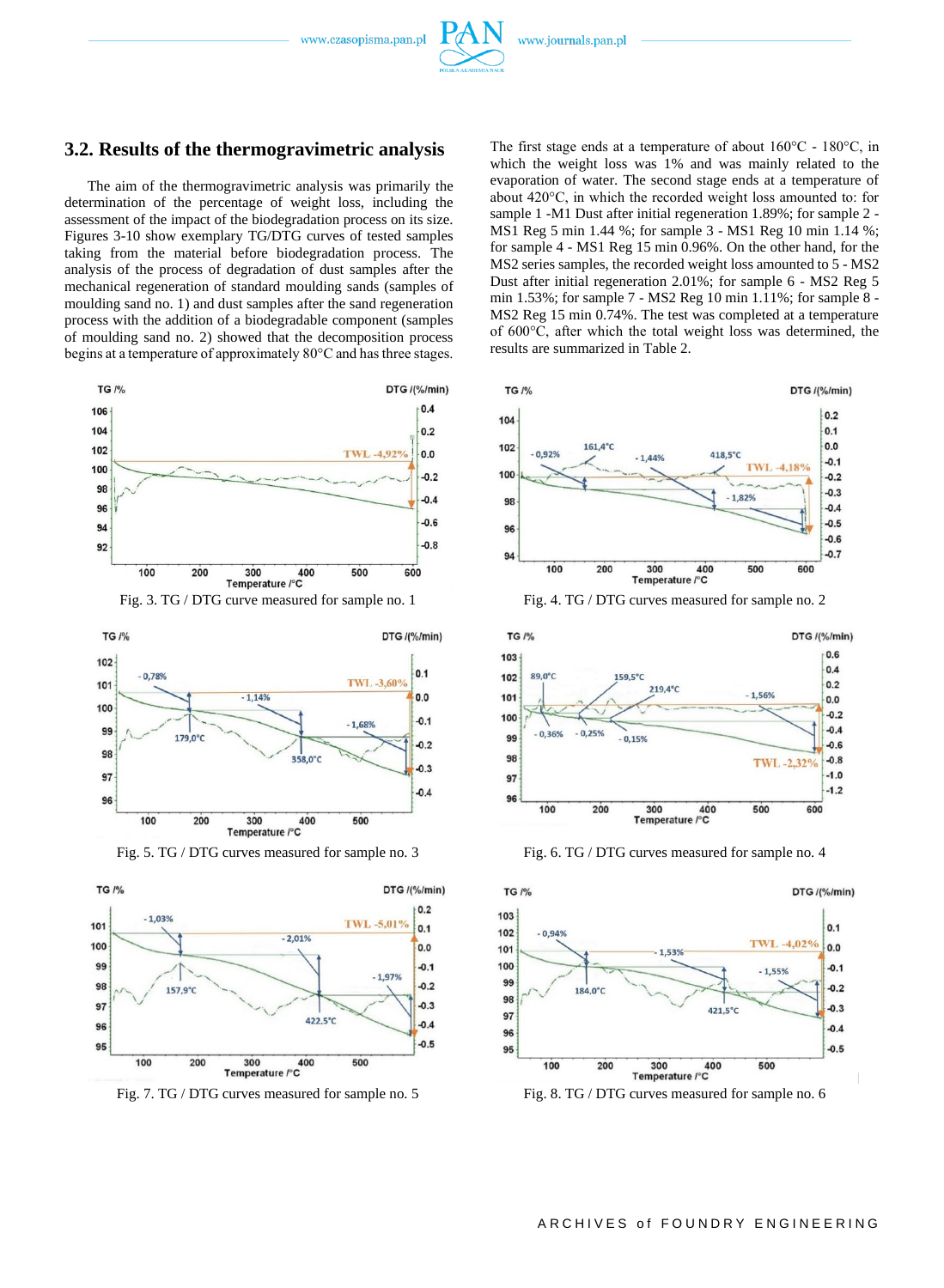



The weight of loss was also measured for dust samples after the biodegradation process. The TG/DTG curves for selected samples are shown in Fig. 11-18. The analysis of these curves obtained for the dust samples after the biodegradation process showed that the decomposition process of the samples takes place in one stage,



Fig.11. TG / DTG curve measured for sample no. 1.(after biodegradation process)



Fig.13. TG / DTG curve measured for sample no. 3 (after biodegradation process)



unlike the decomposition process taking place under the influence of the temperature determined for the dust samples before this process. The decomposition process, as shown by the results, starts at about 80°C. Table 2 presents a summary of the percentage weight loss determined using the thermogravimetric method.



Fig.12. TG / DTG curve measured for sample no. 2 (after biodegradation process)



Fig.14. TG / DTG curve measured for sample no. 4 (after biodegradation process)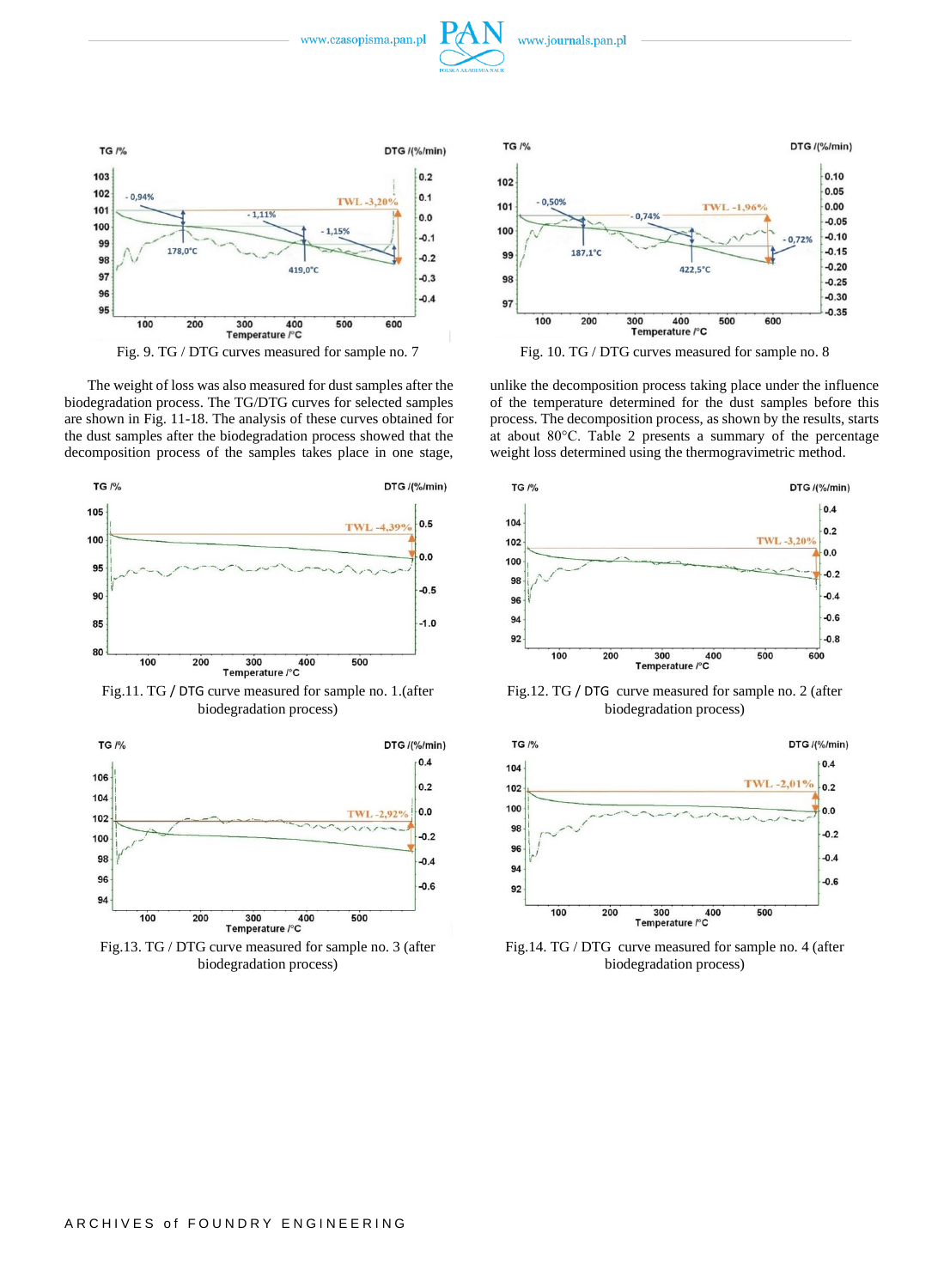



Fig.15. TG / DTG curve measured for sample no. 5 (after biodegradation process)



Fig.17. TG / DTG curves measured for sample no. 7 (after biodegradation process)

The results of the tests determined by the thermogravimetric method showed that the greatest percentage weight loss of the sample was recorded for the dust samples collected after the initial regeneration stage and collected after 5 minutes of the regeneration process. It was 4.92% for samples MS1 and MS2 before and after the biodegradation process; 5.01%; 4.39% and 5.07%, and for samples taken after 5 minutes of the regeneration process, 4.18%, respectively; 4.02%; 3.20%; 4.00%. In the case of dust samples after the biodegradation process, slightly greater weight losses were found in relation to the values determined for the corresponding weight losses for the dust samples before the biodegradation process. The lowest values of the percentage weight loss at the level of 2% were recorded for all dust samples collected after 15 minutes of the regeneration process.

The conducted tests do not show any significant influence of the conducted biodegradation on the weight losses of the samples.



Fig.16. TG / DTG curve measured for sample no. 6 (after biodegradation process)



Fig.18. TG / DTG curve measured for sample no. 8 (after biodegradation process)

Table 2.

Percentage weight loss determined using the thermogravimetric method.

| Sample | Weight loss at $600^{\circ}$ C, % |                      |  |
|--------|-----------------------------------|----------------------|--|
| no.    | Before biodegradation             | After biodegradation |  |
|        | process                           | process              |  |
|        | 4.92                              | 4.39                 |  |
| 2      | 4.18                              | 3,20                 |  |
| 3      | 3.60                              | 2.92                 |  |
| 4      | 2,32                              | 2.01                 |  |
| 5      | 5,01                              | 5.07                 |  |
| 6      | 4.02                              | 4.00                 |  |
|        | 3,20                              | 2.97                 |  |
|        | 1.96                              | 2.00                 |  |

#### **3.3. Results of the loss ignition tests (LOI)**

The results of the measurement of loss on ignition (LOI) are presented in Table 3. The data show that greater weight losses were recorded for the dust samples obtained after the initial regeneration process of the moulding sand with the addition of a biodegradable component (moulding sand no. 2). The initial sample was 12.89%, and in the case of the dust sample after the biodegradation process, 10.67%. Additionally, the addition of a biodegradable component to the dust resulted in a greater and easier decomposition of organic substances compared to the results determined for dust without the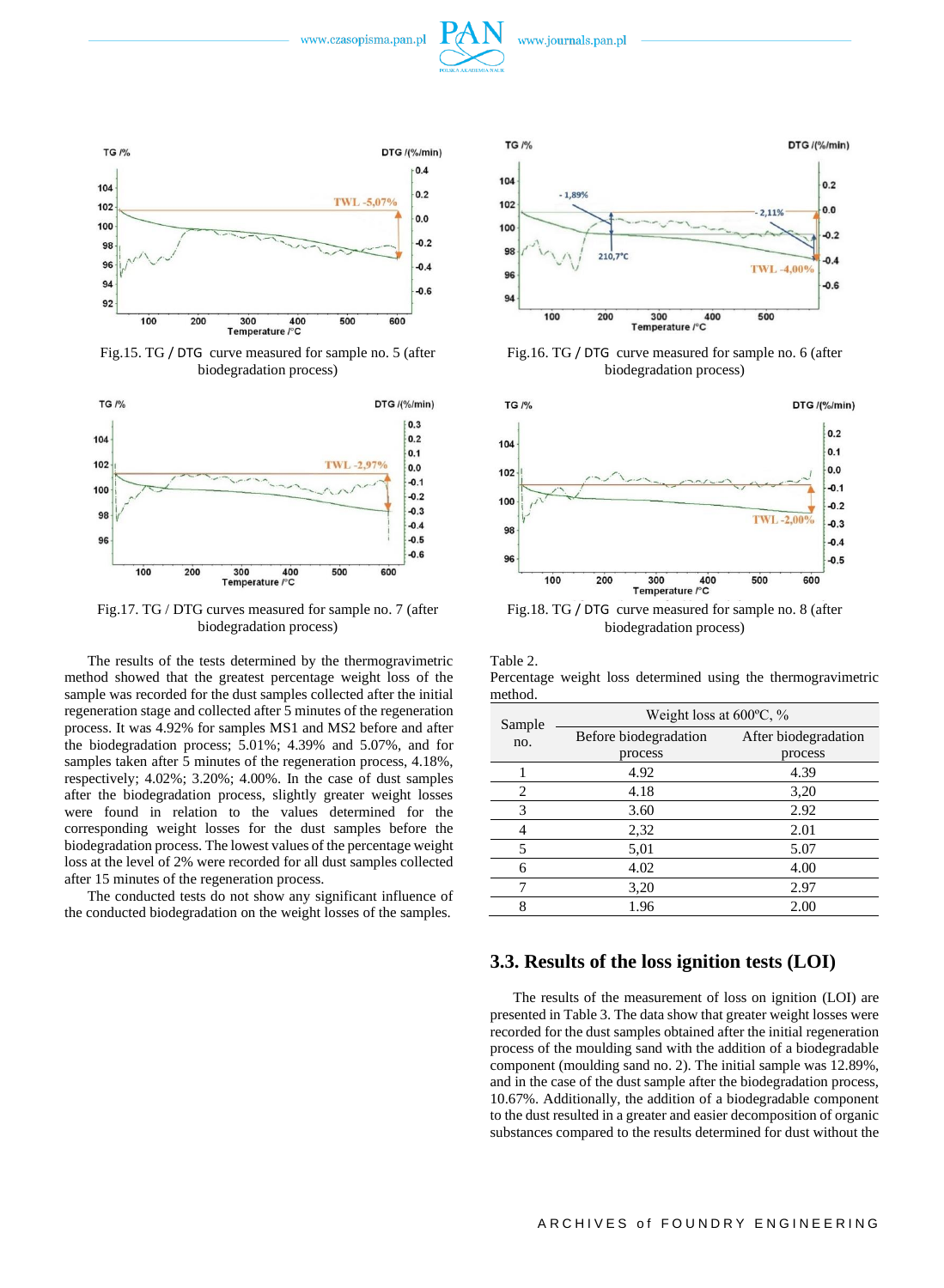

In contrast to thermogravimetric tests, in the case of ignition loss tests, the influence of the biodegradation process on the recorded weight losses is observed.

Table 3.

The results of the measurement of loss on ignition (LOI).

| Sample         | Weight loss at $900^{\circ}$ C, % |                      |  |
|----------------|-----------------------------------|----------------------|--|
| no.            | Before biodegradation             | After biodegradation |  |
|                | process                           | process              |  |
|                | 9.30                              | 4.15                 |  |
| $\overline{c}$ | 7.69                              | 4.24                 |  |
| 3              | 4.76                              | 1.90                 |  |
| 4              | 4.48                              | 2.54                 |  |
| 5              | 12.89                             | 10.67                |  |
| 6              | 8.69                              | 6.58                 |  |
|                | 6.49                              | 4.28                 |  |
| 8              | 4.84                              | 3.10                 |  |

The TG analysis and LOI research showed that most of the organic substances that were burnt out was in the dust from the sand after the initial regeneration. Along with the extension of the regeneration time, the percentage of organic material in the tested samples decreases. After a 15-minute regeneration process, the amount of burnt substances (TG tests) is reduced by approx. 56% for the dust from moulding sand no. 1 and by approx. 60% for the dust form moulding sand no. 2. The purpose of the regeneration process is to remove residual binding material from the matrix grains. In the case of sands with resins, it is an organic binding material. After the regeneration process, the material is removed from the matrix (its presence in the regenerate is reduced) and appears in the dust. The obtained results may indicate that the tested moulding sands are characterized by a very high ability to mechanically regenerate and are already well regenerated after the initial regeneration process. Extending the regeneration time may reduce the percentage of organic substances in the dust, and there is more inorganic substance in the dust from damaged / worn matrix grains. These observations will be confirmed by additional studies.

## **4. Conclusions**

The analysis of the results of the carried-out research allowed to formulate the following conclusions:

- Biodegradation tests proved that furan moulding sand with biomaterial in binder composition is characterized by about three times better biodegradability than standard furan sand.
- The thermogravimetry tests do not show any significant influence of the conducted biodegradation on the mass losses of the samples.
- The ignition loss tests proved the influence of the biodegradation process on the recorded weight losses. Higher ignition losses for the samples from moulding sand with biomaterial in binder composition may indicate a higher efficiency of the mechanical regression process.

The presented results are part of complex research and will be continued, especially in the field of biodegradability of moulding sands with new binders.

## **Acknowledgements**

The research was financed by AGH Research Project No 16.16.170.654 and Higher Education Research Project No 1012/00.

Technical assistance of dr. M. Homa & dr. P. Turalska (derivatographic research on a STA 449 F3 Jupiter® thermal analyzer from Netzsch) is acknowledged.

## **References**

- [1] Bastian, K.C., Alleman, J.E. (1996). *Environmental bioassay evaluation of foundry waste residuals.* Joint Transportation Research Program Technical Report Series, Purdue University, Purdue e-Pubs.
- [2] Brenner, V. (2003). Biodegradace persistentních xenobiotik. *Biodegradace.* VI, 2003, 45-47.
- [3] Sobków, D., Barton, J., Czaja, K., Sudoł, M. & Mazoń, B. (2014). Research on the resistance of materials to environmental factors. *CHEMIK*. 68(4), 347–354. (in Polish).
- [4] Stachurek I. (2010). *Biomedical systems of polyethylene oxide biodegradable in the aquatic environment*. PhD thesis, Politechnika Krakowska. (in Polish).
- [5] Eastman, J. (2000). Protein-based binder update: performance put to the test. *Modern Casting*. 90, 32-34.
- [6] Kramářová, D., Brandštetr, J., Rusín, K. & Henzlová, P. (2003). Biogenic polymeric materials as binders for foundry molds and cores. *Slévárenství.* 60(2-3), 71-73. (in Czech).
- [7] Grabowska, B., Holtzer, M., Dańko, R., Górny, M., Bobrowski, A. & Olejnik, E. (2013). New bioco binders containing biopolymers for foundry industry. *Metalurgija*. 52(1), 47-50.
- [8] Grabowska, B., Szucki, M., Suchy, J.Sz., Eichholz, S., Hodor, K. (2013). Thermal degradation behavior of cellulose-based material for gating systems in iron casting production. *Polimery.* 58(1), 39-44.
- [9] Major-Gabryś, K. (2016). *Environmentally Friendly Foundry Moulding and Core Sands.* Katowice-Gliwice, Archives of Foundry Engineering, ISBN 978-83-63605-24-7 (in Polish)
- [10] Major-Gabryś, K. (2019). Environmentally Friendly Foundry Molding and Core Sands. *Journal of Materials Engineering and Performance.* 28(7), 3905-3911.
- [11] Holtzer, M. (2001). *Management of waste and by-products in foundries.* Kraków: University Scientific and Didactic Publishers, AGH, Poland. (in Polish).
- [12] Skrzyński, M., Dańko, R. & Czapla, P. (2014). Regeneration of used moulding sand with furfuryl resin on a laboratory stand. *Archives of Foundry Engineering.* 14(spec.4), 111-114. (in Polish).
- [13] Dańko, R., Łucarz, M. & Dańko, J. (2014). Mechanical and mechanical-thermal regeneration of the used core sand from the cold-box process. *Archives of Foundry Engineering*. 14(spec.4), 21-24. (in Polish).